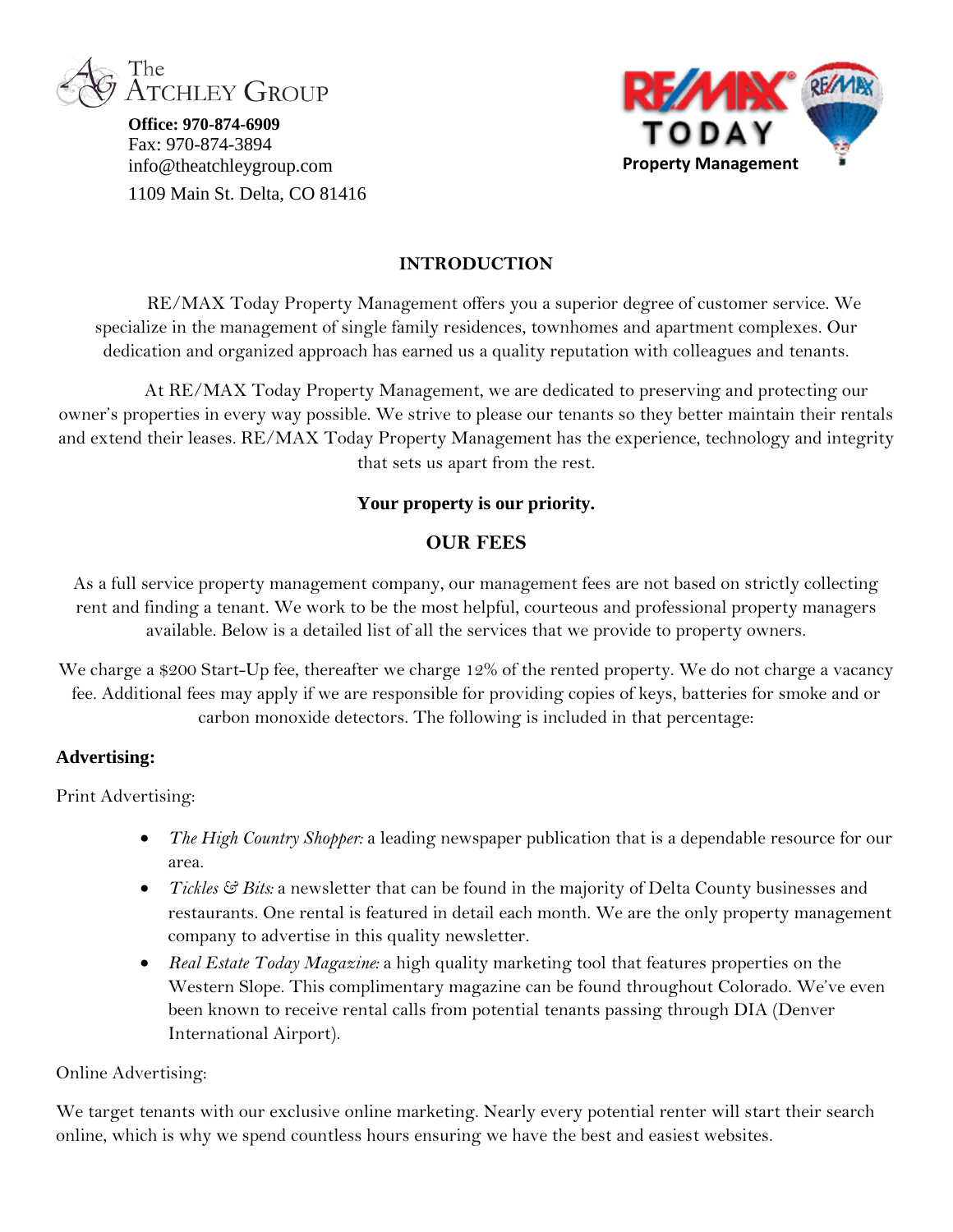- *www.TheAtchleyGroup.com*: our personal website, allows tenants to see all our available rentals, complete with multiple pictures and property information.
- *www.DeltaBrokers.com*: our RE/MAX Today website has a dedicated rental section that allows future tenants the opportunity to view available rentals online, complete with pictures and a descriptive text. We refer almost everyone to this website.

## **Tenant Placement**:

- Once a tenant calls about a rental we show the property. If they show interested, we start the application process.
- Tenants are notified upfront that a credit, background and eviction check will be required. We thoroughly search their credit history looking for past due bills and collections as well as checking for criminal history and past evictions. This report also includes detailed information regarding previous addresses and rental history.
- Reference checks: we call all the listed references provided by the applicant and verify their rental history, background, housekeeping and yard care skills.
- After tenants provide all the necessary payment verification as well as the credit and background information, we call the owner to discuss the application at hand and help the owner make an informed decision that best fits their needs.

# **Property Maintenance:**

- If a problem arises at the property we are the first contact for the tenant. Per the owner's instructions, we will handle the issue as you request. We call the necessary vender and make the proper arrangements to resolve the situation. We also have an approved contractor list if the owner doesn't have a preference.
- Property Drive By's: we frequently drive by all rental properties to ensure the tenants are taking proper care of the exterior of the property including the landscaping. If something isn't to our standards, the tenants are immediately notified to correct the situation.
- Walk through appointments: every few months we schedule an appointment with the tenant to walk through the interior and exterior of the home to verify that the property is in the condition in which the owner left it.

# **Property Cleaning:**

 We pride ourselves on our clean rentals and often receive compliments from potential tenants on the cleanliness of our properties. We set the standard from the beginning and require the tenants to leave the property in the same condition in which they started, or else it's on their dime to get it back to our standards. From carpet cleaning to ceiling fans, we require it all to be spotlessly clean.

### **Online Banking:**

 We are proud to announce that we have an online management software that allows us to collect rent online, communicate with the tenants and owners through their own online portal, respond to maintenance requests and pay our owners directly into their preferred bank account. Feedback from this system has been very positive. Owners and tenants are taking advantage of this fabulous software program.